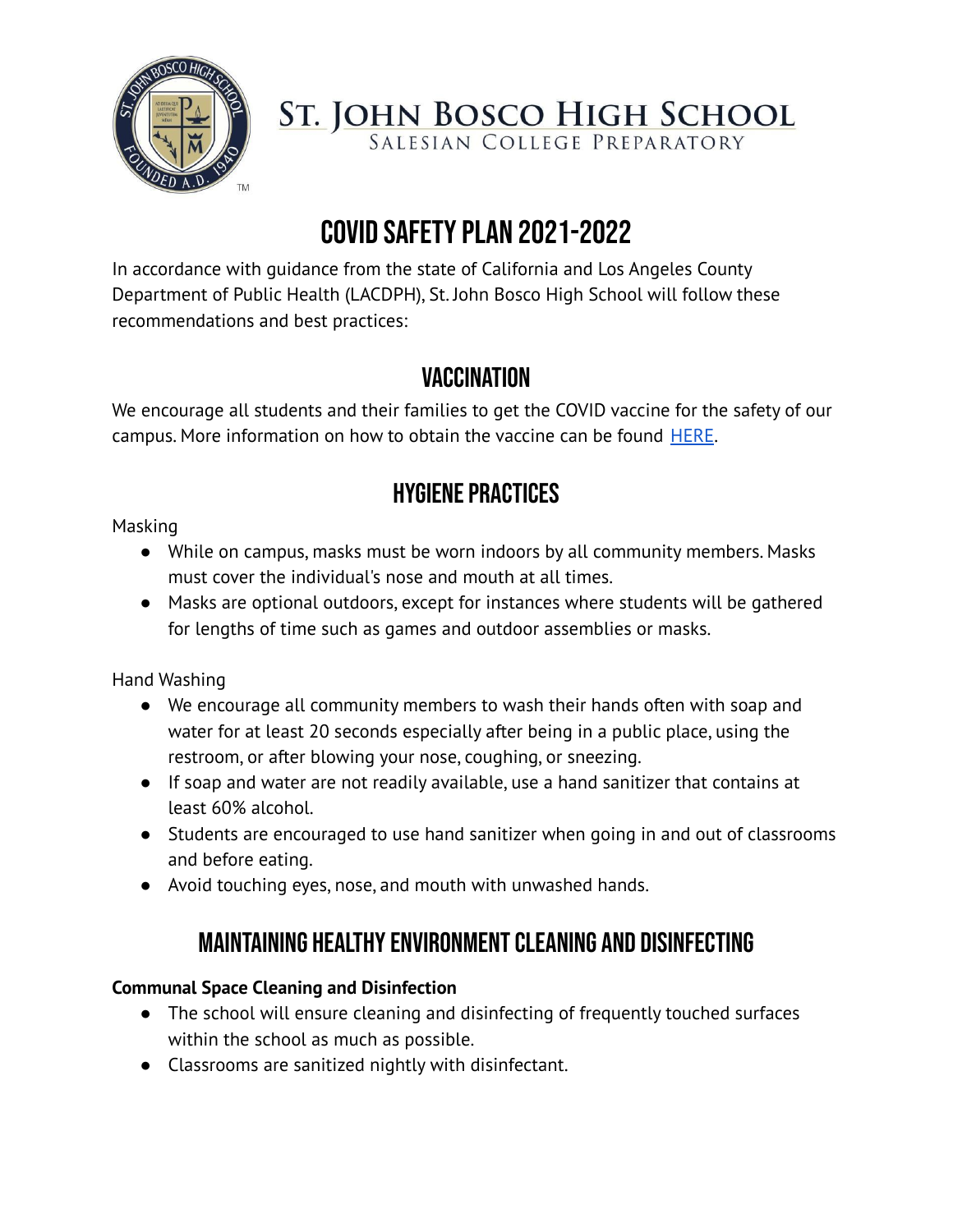#### **HVAC/Purifiers**

- Air and surface purification products have been implemented to maximize our safety on campus, in addition to the Bipolar Ionization HVAC system. These products include:
	- Pathogen Shields
	- Micro-Barrier Products
	- Green Drains

#### **Maximize Classroom Space**

- To the degree possible, space and seating will be maximized.
- All community members will have a proper face mask on at all times while indoors.
- Use of outdoor space if needed and when available will be utilized.

#### **Lunch Service**

- In partnership with Fresh Lunches, we are offering a lunch service for our students. The program will cost \$6.00 per meal.
- Students are not permitted to share food or drinks.
- For additional questions, please visit the following [LINK](https://www.bosco.org/my-bosco/families/lunch-service)

#### **Use of Outdoor Space**

● Students are encouraged to maintain distance and spread out at lunch, especially when no masks are worn. Please remember that masks **must** be worn while indoors.

## Expectations

No one should come to campus for any reason if they have been exposed to COVID or have any of the following COVID symptoms (unrelated to a medical condition).

- Fever or chills
- Cough
- Shortness of breath or difficulty breathing
- Fatigue
- Muscle or body aches
- Headache
- New loss of taste or smell
- Sore throat
- Congestion or runny nose
- Nausea or vomiting
- Diarrhea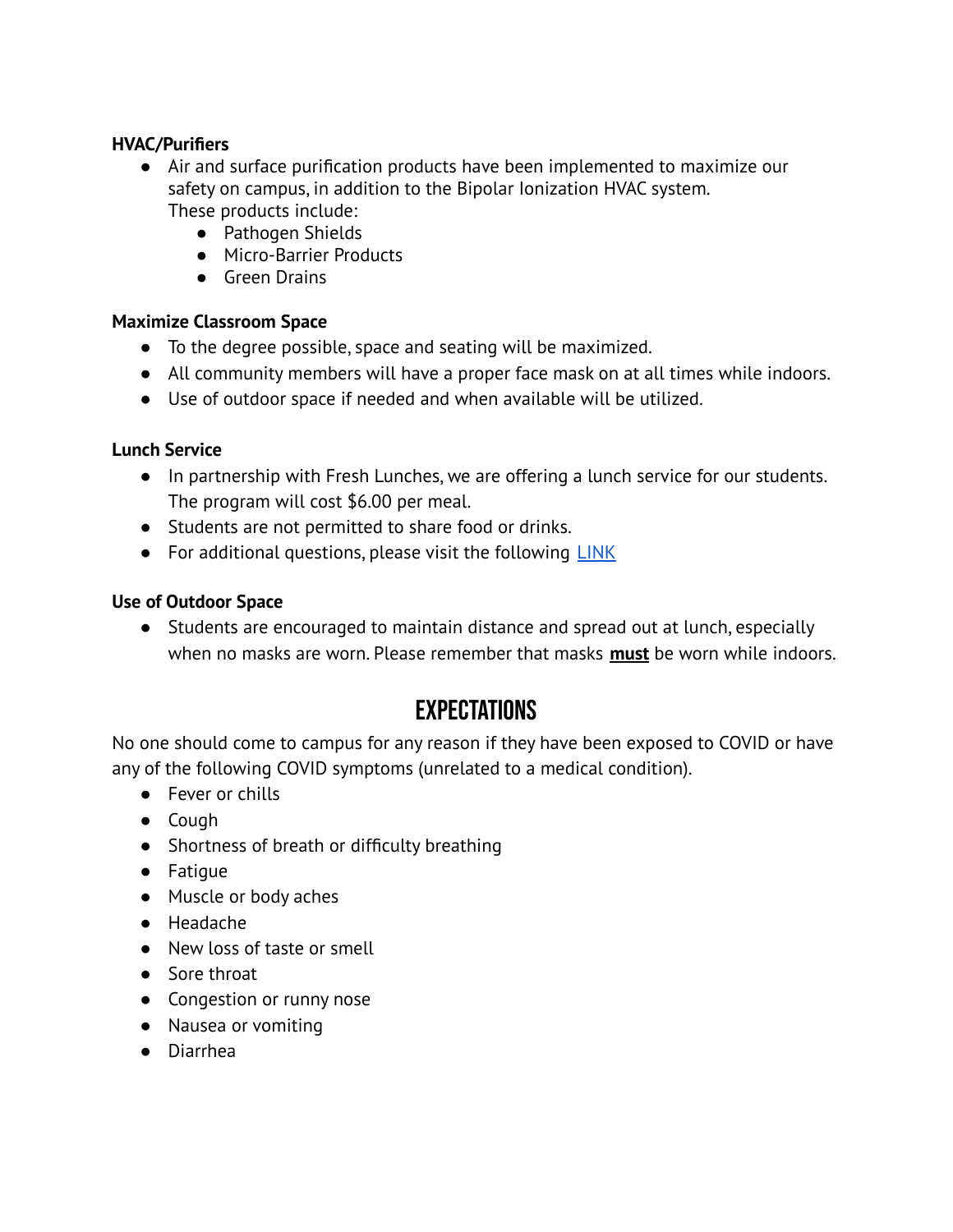#### **Protocols for When Someone Gets Sick**

- Report any COVID symptoms of exposure to the school at health@bosco.org and keep your son home.
- Report all student absences to the School Attendance line at (562) 920-1734 x 224.
- Students and employees with COVID symptoms must stay home and/or will be sent home, if not related to an underlying medical issue.
- In the event of a positive COVID test, the Department of Public Health will be notified and any contact tracing will be done by the school COVID Response Team.
- COVID-positive staff members and students will not return to campus until they have met California Department of Public Health criteria to discontinue home isolation.
- The Student Symptom Decision Tree, created by LACDPH, will be utilized to determine if a student needs to test for COVID and when they can return to school after being ill.

### **Student Illness Guidelines**

● Students who test positive for COVID will isolate at home for 10 days from symptom onset or positive test. They may return to campus after the 10 days if they are fever-free for 24 hours without use of medication and overall symptoms are improved.

### **Close Contacts/Quarantine\***

- Contact tracing will be conducted by the school COVID Response Team. We will follow LACDPH protocols for quarantining students.
- All students who have knowingly been a close contact to a positive COVID case must immediately notify the school and engage in a self-quarantine at home.
- If the student is asymptomatic they may return to campus after a 10-day quarantine. Asymptomatic students may take a COVID test on day 5 and return after day 7 if a negative result is received.
- If a student is **fully vaccinated** and does not have symptoms he will not need to quarantine after an exposure.
- Students will need to be in contact with their teachers during quarantine to stay updated on class work.

\*See next page for quarantine guidelines.